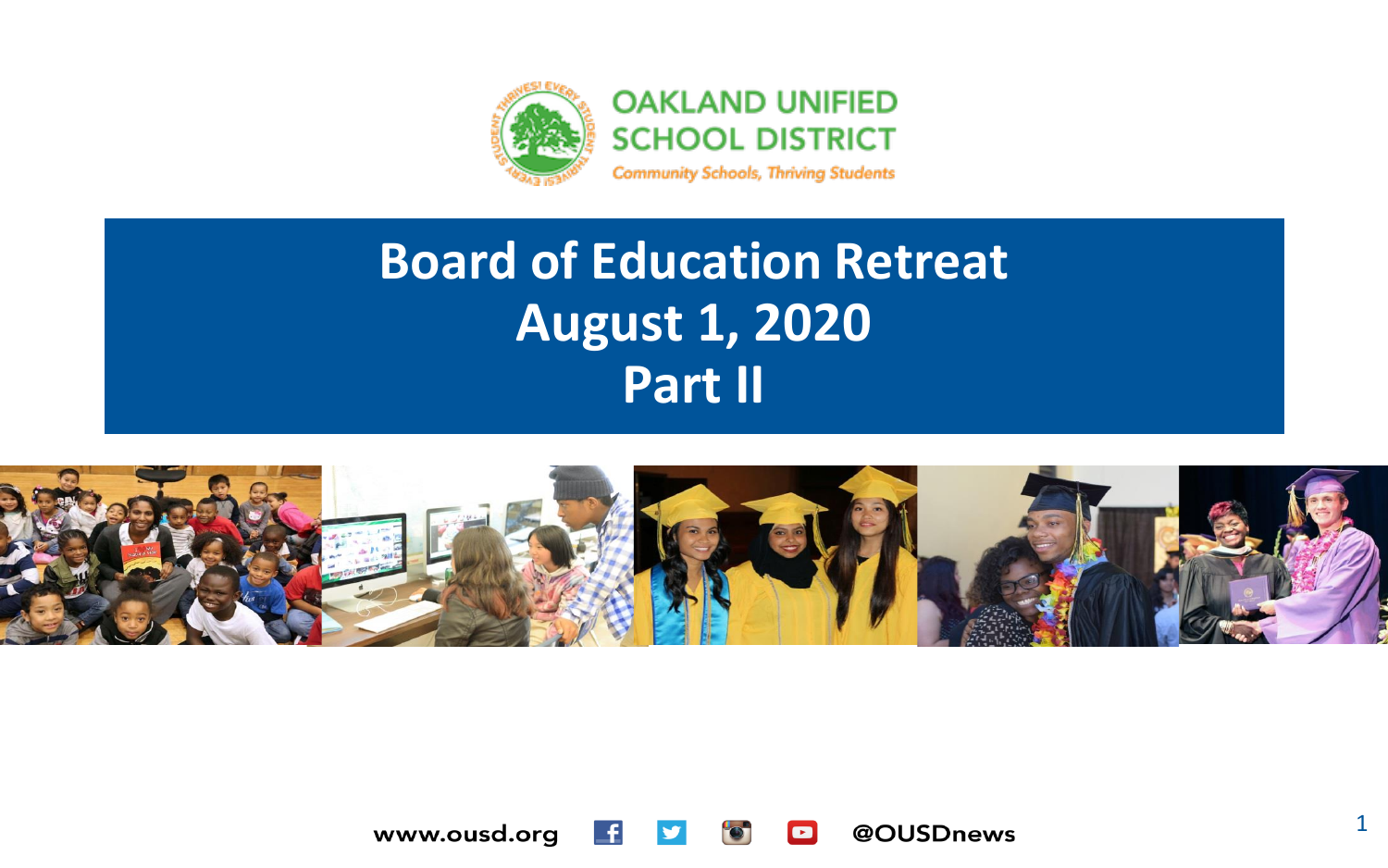# **DRAFT 2020-21 Board Work Plan**



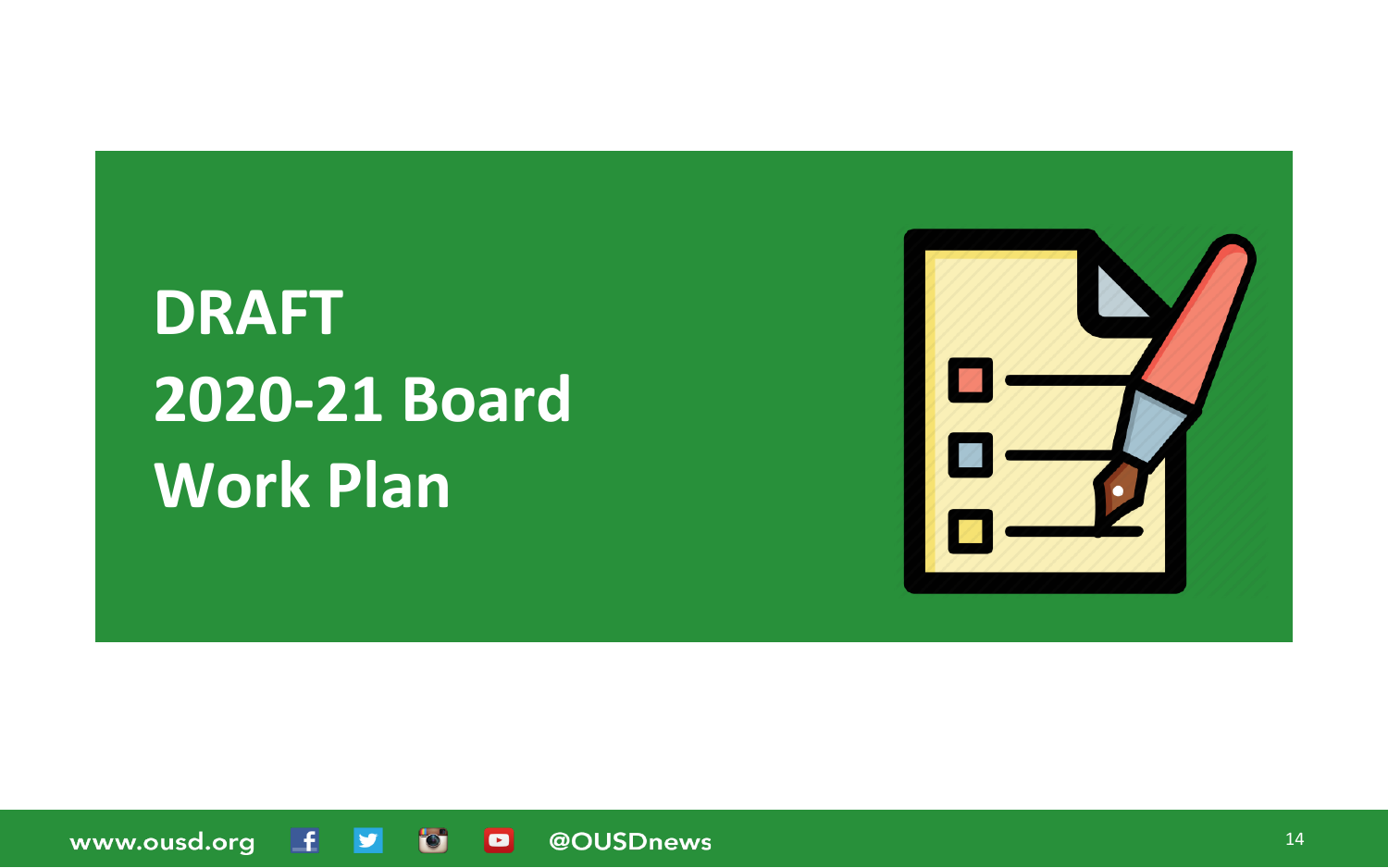#### **[DRAFT Board Work Plan](https://docs.google.com/document/d/1Xulcvr2xB28niiUXZAi2UtrcLtmCRJjUN2UgAJtrZ8o/edit?usp=sharing)**

|                          | <b>THRIVING STUDENTS</b>                                                                                                                                               | <b>THRIVING SCHOOLS</b>                                                                                                                                                                                                                              | <b>THRIVING DISTRICT</b>                                                                                                                                                                                                                 |
|--------------------------|------------------------------------------------------------------------------------------------------------------------------------------------------------------------|------------------------------------------------------------------------------------------------------------------------------------------------------------------------------------------------------------------------------------------------------|------------------------------------------------------------------------------------------------------------------------------------------------------------------------------------------------------------------------------------------|
| Goals                    | 1) Provide high quality<br>instruction in distance<br>learning and blended<br>learning<br>2) Assess and address<br>learning gaps as a result<br>of unfinished learning | 1) Launch the reimagination of<br>safe, healthy, and<br>welcoming learning<br>environments.<br>2) Ensure access to high-<br>quality and nutritious food<br>throughout OUSD                                                                           | 1) Provide quality, accessible and<br>fiscally sustainable school options<br>in every neighborhood<br>2) Create conditions for improved<br>governance and new board<br>member orientation                                                |
| Deliverables<br>Proposed | • Adopt a Distance<br><b>Learning Policy</b><br>• Adopt a Learning<br><b>Continuity and</b><br><b>Attendance Plan</b>                                                  | • Adopt a District Safety Plan<br>Provide direction and goals<br>for a climate sustainability<br>plan (emergency<br>preparedness, clean energy,<br>living schoolyards, fresh<br>food, environmentally<br>preferable purchasing,<br>climate literacy) | • Approve Blueprint Cohort 3<br>• Adopt Strategic Plan for 2020-<br>2023<br><b>Adopt updated Enrollment Policy</b><br>Increase revenue generation<br>from leases of property<br><b>Complete New Board Orientation</b><br><b>Sessions</b> |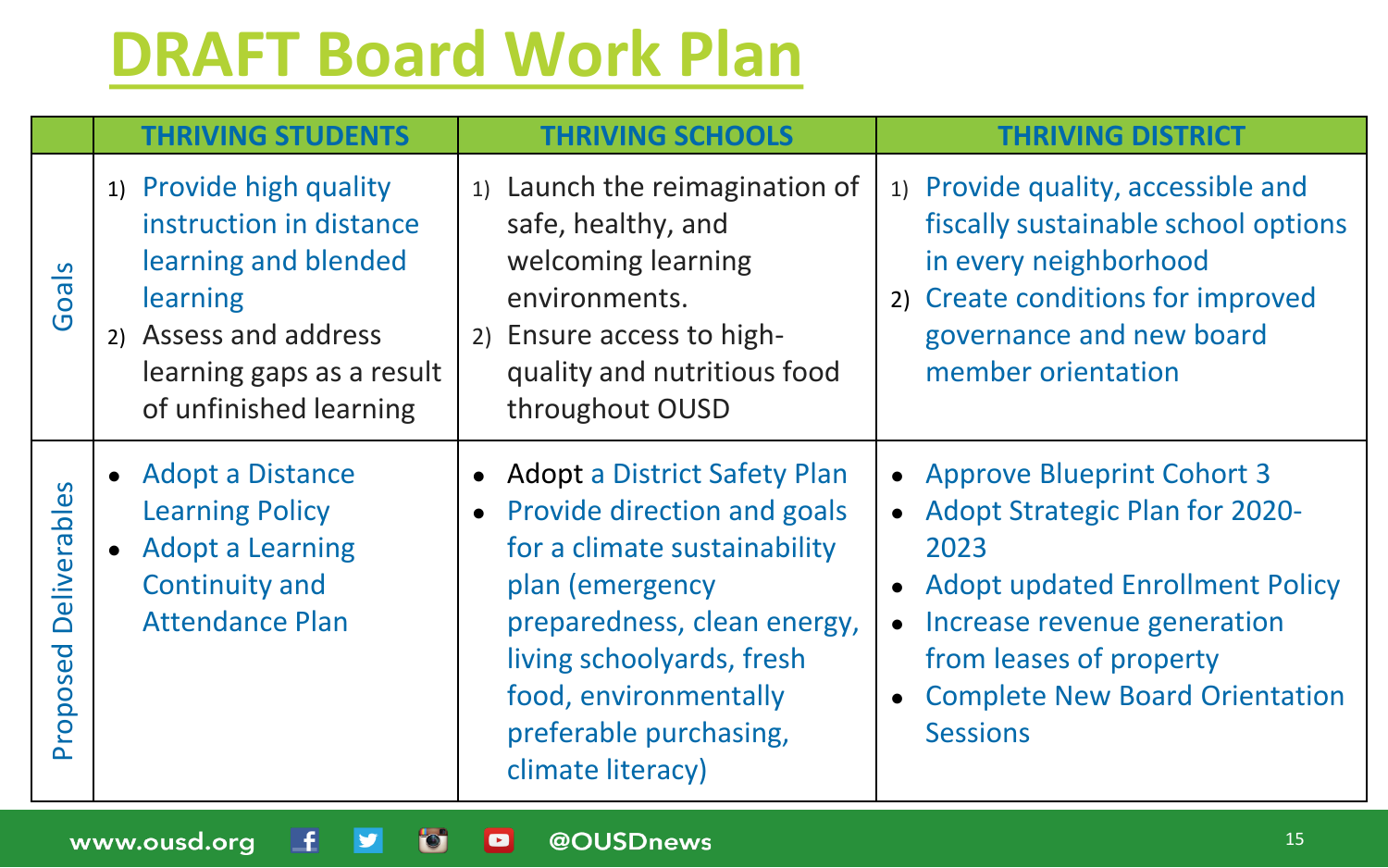## **Thought Exchange #1**

- **What are the highest leverage deliverables the Board can accomplish for Thriving Students?**
- **Whole Group Discussion:** *Where is there alignment and where is further discussion needed?*

www.ousd.org @OUSDnews  $\bullet$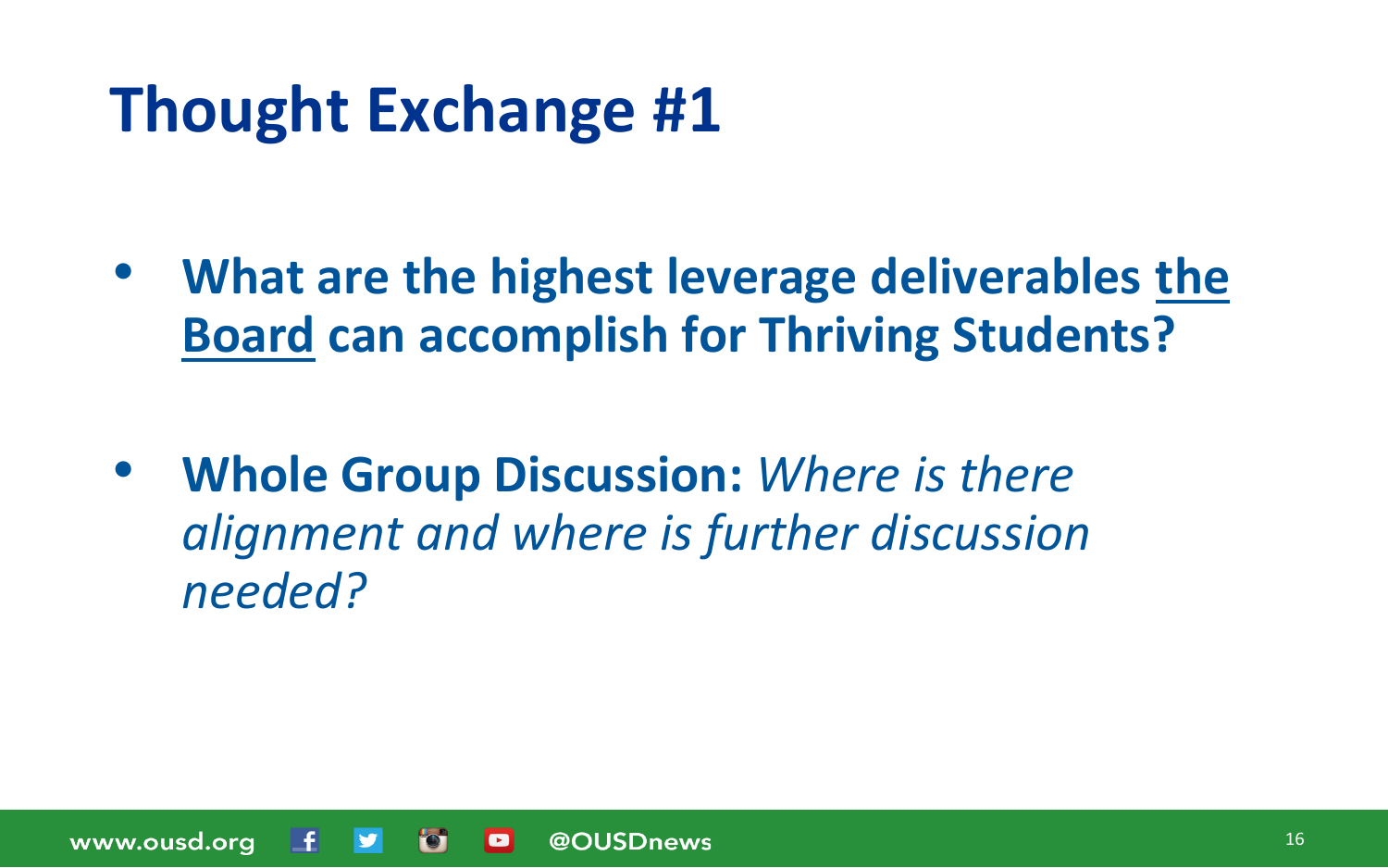## **Thought Exchange #2**

- **What are the highest leverage deliverables the Board can accomplish for Thriving Schools?**
- **Whole Group Discussion:** *Where is there alignment and where is further discussion needed?*

www.ousd.org @OUSDnews  $\bullet$